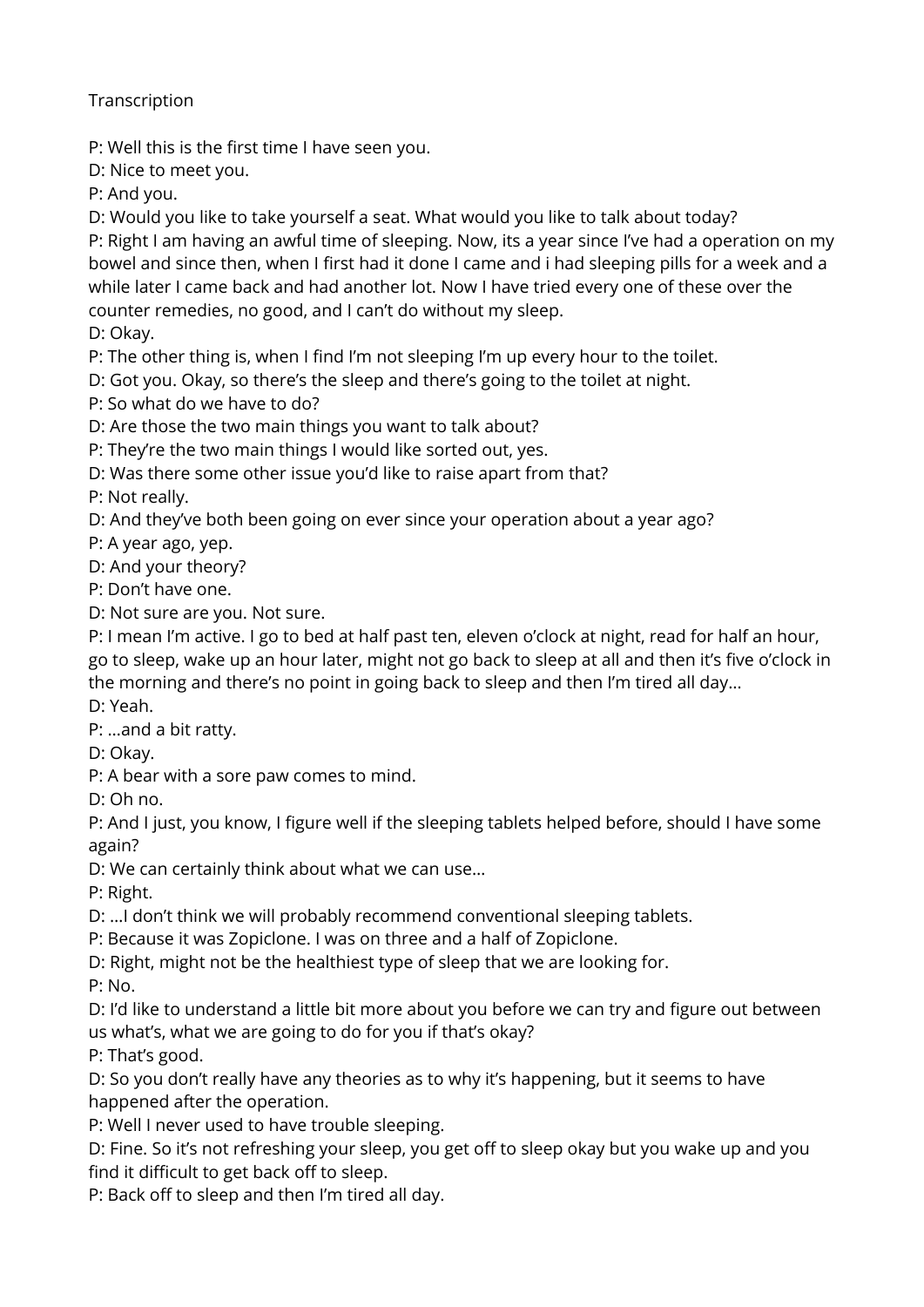D: Okay. Worst fear? If you have one.

P: Just is it ever going to get any better?

D: Yeah. So this is not satisfying, okay. How is this affecting your life?

P: Well I'm just tired and sometimes I'll sit and I'll think, well I cannot be bothered doing things that I need to do.

D: Yeah, okay. And what does life involve for you?

P: Well I'm very active I mean I volunteer with the Bishopwearmouth's nursery down Chester Road, I belong to a U3A group, I belong to a rug making group, I go to the knit and natter group at Shiney. I'm out with people all the time.

D: Yeah.

P: But it's just this over-riding tired. I mean I could put my head down on that desk now and go to sleep.

D: Who do you live with at the moment?

P: Just by myself.

D: Your on your own. Tell me a little bit more about yourself because we have not met before. P: No. Well I mean I'm obviously Canadian, I've lived here for fifty three years now, married a Sunderland lad in Canada, came back here, had a fish and chip shop business for twenty one years down the bottom of Shiney, I've got a son and a daughter, son born in Canada, grew up here, went back to Canada. He works out in Vancouver, he's actually here on business at the minute. My daughter lives at Tynemouth, she has all sorts of problems, she's physically unable to work now but I've given up worrying about her because I know it's not going to make it any better.

D: That's one of the questions I was going to ask. Is it related to worry?

P: I don't think so, not consciously.

D: You don't have a partner at the moment?

P: No.

D: Do you mind telling me a bit more about your partner history?

P: Right, I was married, he, all his life had problems with his back. He the developed pancreatic cancer and twenty three years ago now since he died.

D: In Canada?

P: No, here.

D: In here, okay. I'm so sorry. Okay, your mood sounds as if it's okay.

P: Well I try to, you know I put on a brave face at times I think.

D: Is stress part of this do you think?

P: I don't think it's stress.

D: No, okay.

P: But I don't know what stress is. I mean, how do you define stress?

D: You don't think it's stress, we will probably leave it at that for the moment, okay that's helpful. Can we have a wee think about anything else that might be keeping you awake at night? Is pain a problem?

P: No.

D: You mentioned your water works, what's, what are your water works like during the day? P: I'm fine during the day.

D: Not a problem.

P: No.

D: Don't wet yourself? Doesn't hurt?

P: No.

D: No stinging? No discharge down below?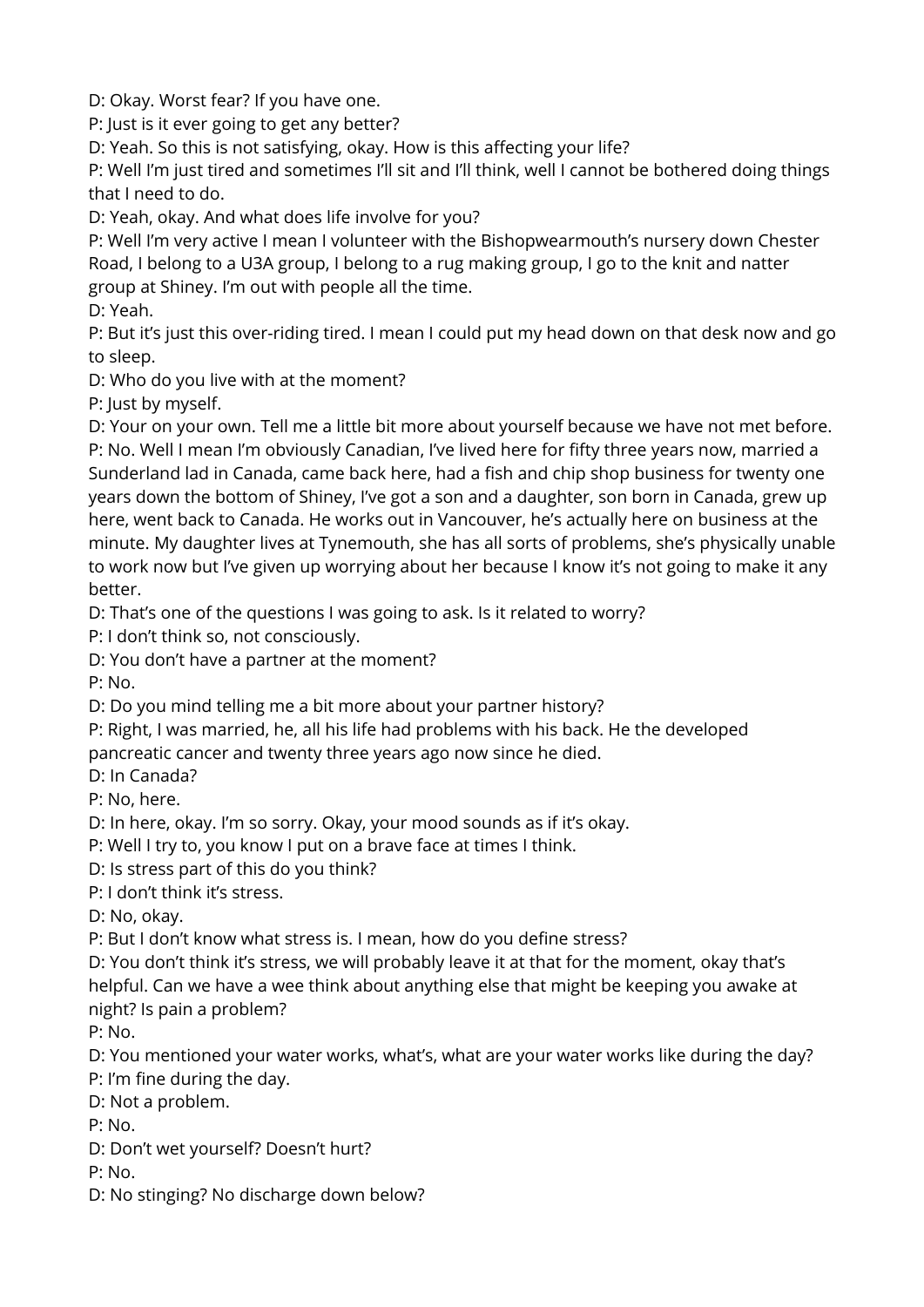P: I've gone…. I drink decaffeinated coffee, maybe too much.

D: And since your plumbing was fixed with your bowels…

P: No, my plumbing wasn't touched with my bowels.

D: What did they do?

P: I had a…

D: They took a section of your bowel out.

P: …a section of my bowel out, yes.

D: That's what I mean about your plumbing. So they fixed your bowel together and everything's working?

P: Everything's working.

D: Yeah, and it didn't really affect your bladder?

P: No.

D: We don't think, and, but you are getting up because your awake you're getting up every hour.

P: I go back to sleep, then I need to get up for the toilet, then I get up for the toilet…. will I go back to sleep? It's one of these ping pong things I think.

D: Yeah okay, okay. In terms of what might be getting in the way of your sleep, do you stop breathing at night?

P: No. Not that I'm aware of.

D: Not that you're aware of, okay. Do you tend to drift off a lot during the day?

P: No, but I could lie down on an afternoon and have an hours sleep at any time.

D: Right. If you were driving in traffic…

P: No, I wouldn't.

D: No, wouldn't nod off or anything like that?

P: No.

D: Okay.

P: No, I mean if I felt I was tired I'd be off the road.

D: And pain's not an issue?

P: Pain's no issue at all.

D: So we're not thinking its anxiety or stress, we're not thinking its pain, we're not thinking it's the bladder that's waking you up. It's nothing like that?

P: No. I just, it's a mystery.

D: So getting off to sleep is okay, stress is not a problem, but you just feel unrefreshed at the end of the night.

P: Yep.

D: Okay, and you go to bed about half past ten.

P: Ten-ish, yeah.

D: And get off to sleep first of all, eleven o'clock.

P: Sometimes, I mean very rarely will I put my head down and not get to sleep.

D: But you're not feeling refreshed at the end of your sleep.

P: I'm not feeling refreshed, no.

D: And it's you on your own in the house so we're not having to figure out someone else's pattern of life so we're not thinking you have a problem called primary insomnia where you're spending too long in bed. It's not that because you're able to get off to sleep.

P: No, no because I'm up at seven o'clock every morning.

D: Fine. Okay, alright and you mentioned there was something else apart from your sleep that you wanted to talk about.

P: Well it was just the water works.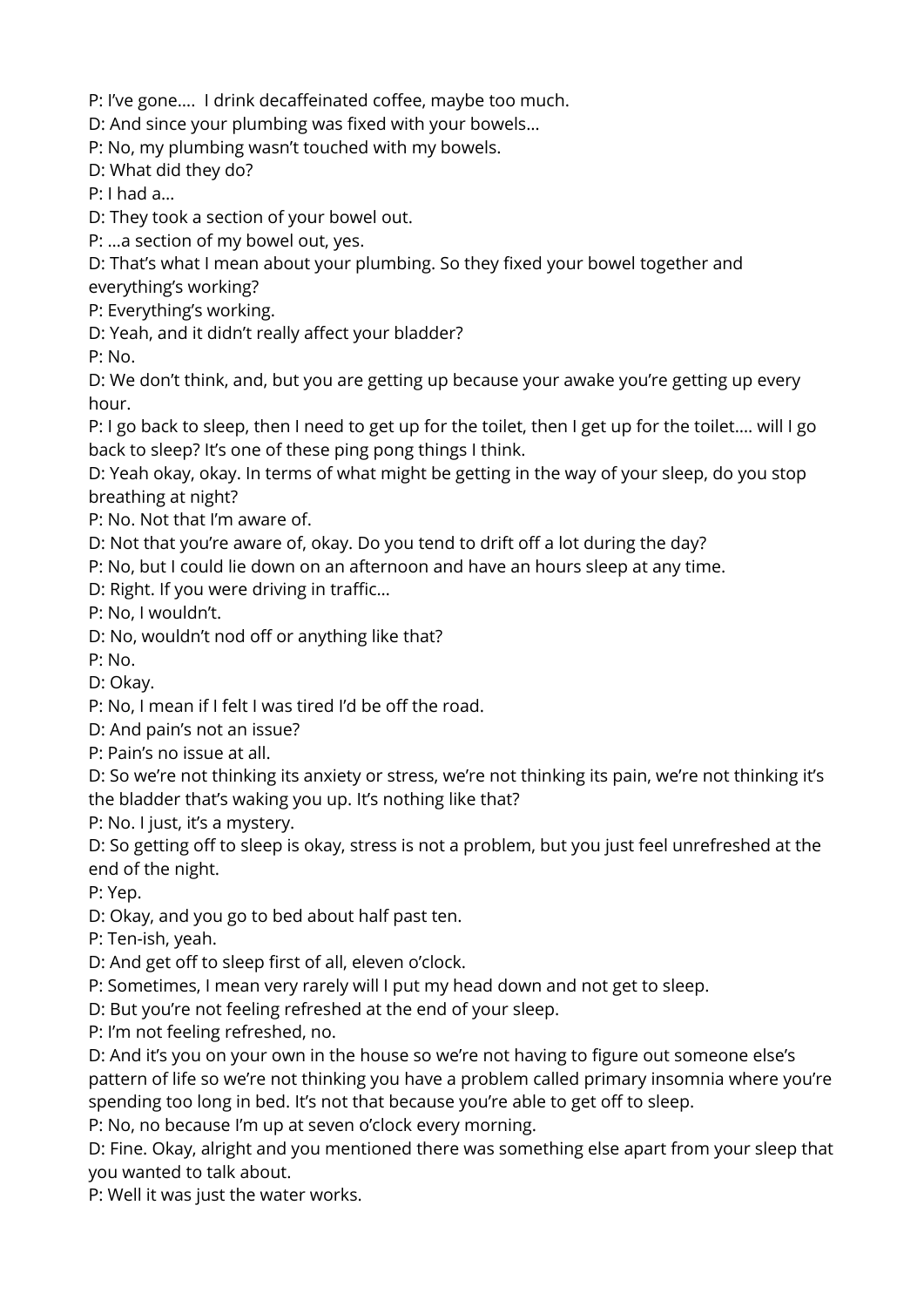D: How are the water works? You're not worried that there's anything else behind that? P: No.

D: Lovely, okay. Well we've got some choice's of thing's to help you with okay. Erm, I'm assuming that you've done some work to try and figure out what's going on with your sleep already and that might have involved some sleep hygiene, do you know what I'm talking about with sleep hygiene?

P: I assume it's have a warm bath before you go to bed.

D: Yeah.

P: I don't have a tablet, I don't sit on a phone all day.

D: Yeah. Medication's not an issue?

P: No.

D: You're not having too much fluid?

P: No I don't think so, I mean I don't drink after about five o'clock.

D: Yeah. We've just checked your thyroid and that's fine, your weight steady, you're quite well in yourself. Alright, I've got a few suggestions.

P: Okay.

D: And I'd like to explore things with you. Are you any good with a computer?

P: Not extremely.

D: Have you got someone who could help you with a computer?

P: Yep.

D: If I give you a website to look at called realgeneralpractice.org, you go to the patient resource area, you go to the insomnia area. Insomnia is about sleep difficulty. That will give you a bunch of resources, so we can explore together what might be going on with your sleep. Does that make sense?

P: Yeah.

D: And I'm going to make a suggestion. You came here thinking maybe sleeping tablets might be the answer, I'm not going to give you conventional sleeping tablets but I'm going to make a suggestion. You might like to take something that's not a sleeping tablet but is a mild sedative on a night, that we quite commonly use to help people sleep.

P: Right.

D: Called Amitriptyline. The downside of it is dryness of the mouth and sometimes it can make you, when your getting up to go to the toilet, it can make you a bit groggy so we have to be cautious about the dose…

P: Right.

D: …but we could experiment with it. You might want to just take, if we gave you a ten milligram tablet we could give you half a tablet on a night in the first instance to see how you get on with it and then you could gradually increase it until you get rest on a night. P: Yeah.

D: If you've got a sleeping partner and I know you don't…

P: No.

D: …it might be worth while if somebody could stay with you for an hour overnight and watch you sleeping.

P: That wouldn't be practical I don't think.

D: Would there be any possibility when you go stay with somebody?

P: Not likely, no. I mean I'm going off to Canada in a fortnight.

D: Okay, whenever you get the chance when you're staying with somebody, get them to watch you sleeping.

P: Oh right.